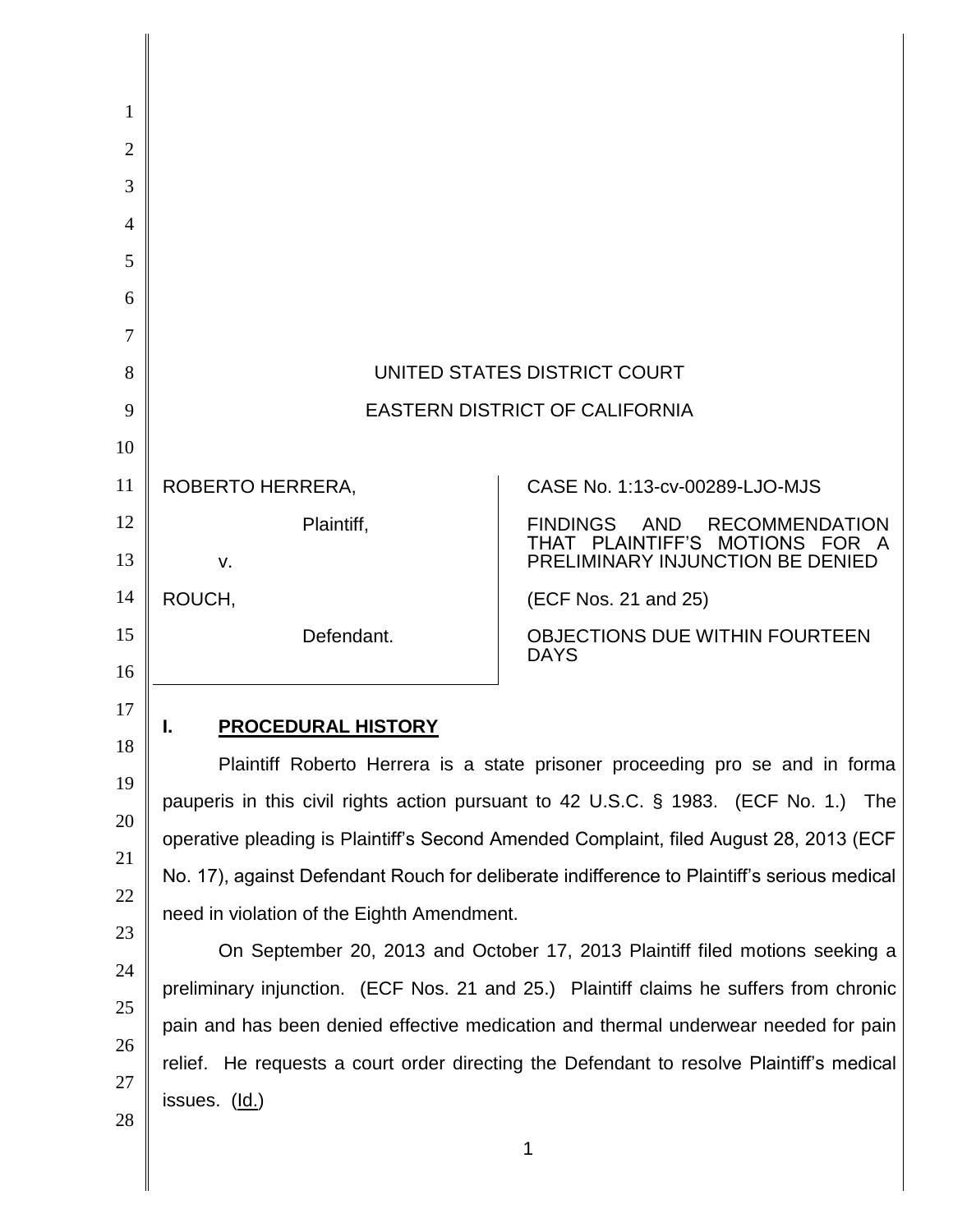2 3 4 5 6 7 8 9 10 11 Defendant filed a response on November 13, 2013. (ECF No. 26.) According to Defendant, Plaintiff's request for additional medication was reviewed on October 18, 2013 by a committee of medical professionals. The committee determined Plaintiff"s current medication was appropriate. Defendant also notes that Corcoran State Prison (Corcoran) does not issue medical chronos for thermal underwear because they are not considered medical items. Plaintiff is, however, free to purchase thermal underwear, receive them from others, or submit a non-medical appeal to prison staff if he has no other means of obtaining them. Moreover, Defendant notes, "A review of Plaintiff"s property inventory dated July 8, 2013, indicated that, as of that date, Plaintiff was in possession of a thermal top and two thermal bottoms." (Id. at 2.)

12 13 14 15 16 17 18 Plaintiff filed a reply on December 2, 2013. (ECF No. 27.) In it he concedes that he has thermal underwear, but notes that they are four years old and in need of replacement. Plaintiff disputes Defendant"s characterization of thermal underwear as a non-medical item.. Documents attached to Plaintiff"s reply indicate that the thermal underwear he currently possesses were authorized via medical chrono. (Id. at 19.) Plaintiff reiterates that the current prescribed medication is not effectively treating his chronic pain.

19

1

## **II. SUMMARY OF CLAIMS**

20 21 22 23 24 25 26 Plaintiff has a medical condition that required having metal devices implanted into one of his legs. The condition and implants cause chronic pain that worsens in cold weather. On February 15, 2013, Plaintiff approached health care staff member Rouch and requested a chrono for thermal underwear. He also mentioned that his pain medication was not effective. Defendant Rouch refused to do anything for Plaintiff's pain, stating ""there is nothing I can do for you."" Rouch then left Plaintiff in "severe pain and suffering." Plaintiff has yet to receive treatment. (Am. Compl. at 3.)

- 27
- 28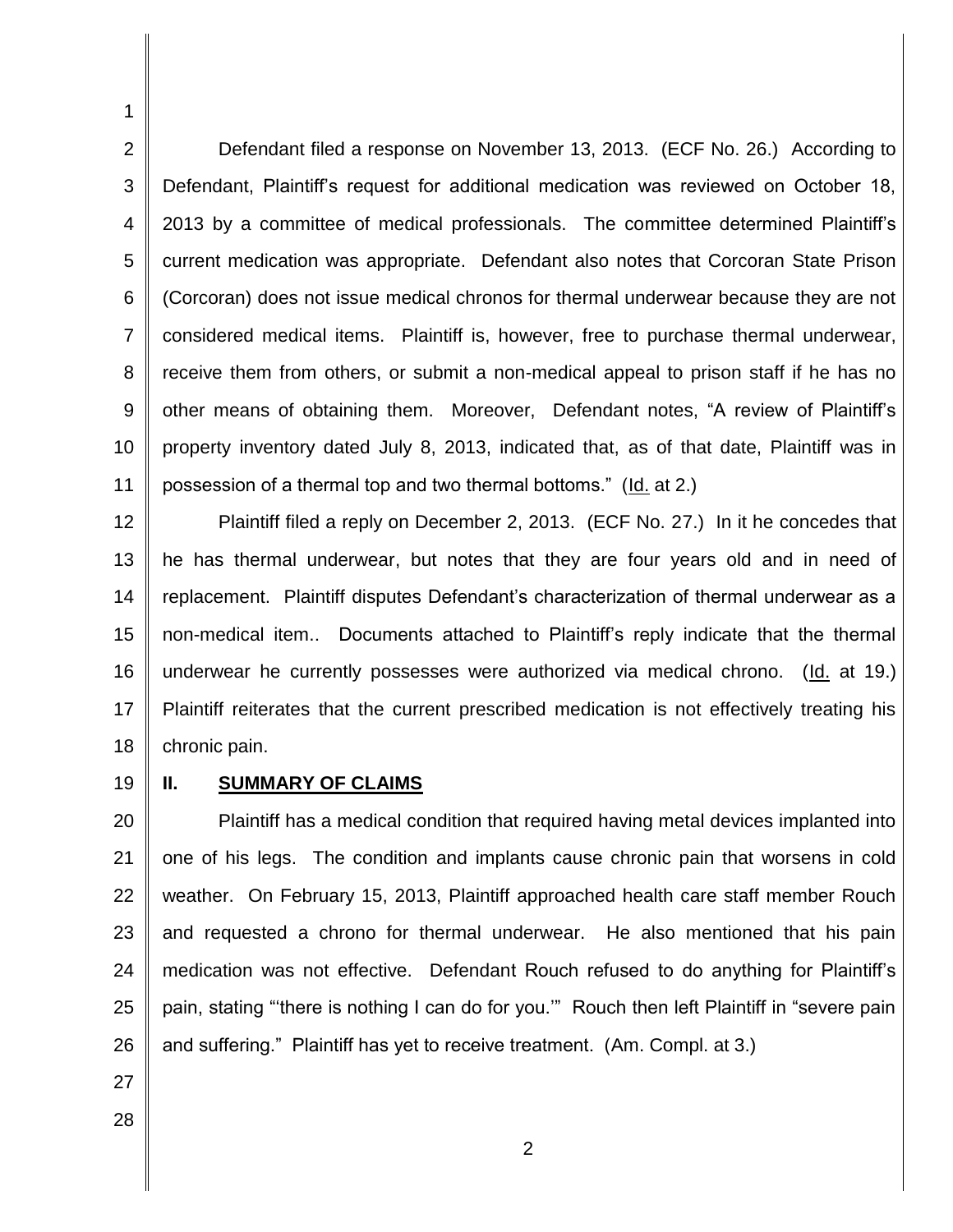1

## **III. LEGAL STANDARD FOR INJUNCTIVE RELIEF**

Injunctive relief, whether temporary or permanent, is an "extraordinary remedy

3

2

4 5 6 7 8 9 10 11 12 never awarded as of right." Winter v. Natural Res. Defense Council, 555 U.S. 7, 24 (2008). The standards for a temporary restraining order are essentially the same as that for a preliminary injunction. "A plaintiff seeking a preliminary injunction must establish that he is likely to succeed on the merits, that he is likely to suffer irreparable harm in the absence of preliminary relief, that the balance of equities tips in his favor, and that an injunction is in the public interest." Am. Trucking Ass'ns, Inc. v. City of Los Angeles, 559 F.3d 1046, 1052 (9th Cir. 2009), quoting Winter, 555 U.S. at 20. An injunction may only be awarded upon a clear showing that the plaintiff is entitled to relief. Winter, 555 U.S. at 22.

13 14 15 16 17 Requests for prospective relief are further limited by 18 U.S.C. § 3626(a)(1)(A) of the Prison Litigation Reform Act ("PLRA"), which requires that the Court find the "relief [sought] is narrowly drawn, extends no further than necessary to correct the violation of the Federal right, and is the least intrusive means necessary to correct the violation of the Federal right."

18 19 Injunctive relief is to be granted "sparingly, and only in [] clear and plain case[s]." Rizzo v. Goode, 423 U.S. 362, 378 (1976).

20 **IV. ANALYSIS**

21 22 23 As mentioned above, the Court has determined that Plaintiff"s Second Amended Complaint states a cognizable Eighth Amendment claim against the Defendant. There is some likelihood of success on the merits.

24 25 26 27 28 However, the Court is not persuaded that Plaintiff is likely to suffer irreparable harm in the absence of an injunction. Plaintiff "must establish that irreparable harm is likely, not just possible, in order to obtain a preliminary injunction." Alliance for the Wild Rockies v. Cottrell, 632 F.3d 1127, 1131 (9th Cir. 2011) (citing Winter, 555 U.S. at 22). Defendant asserts that a non-medical appeal is the proper method for requesting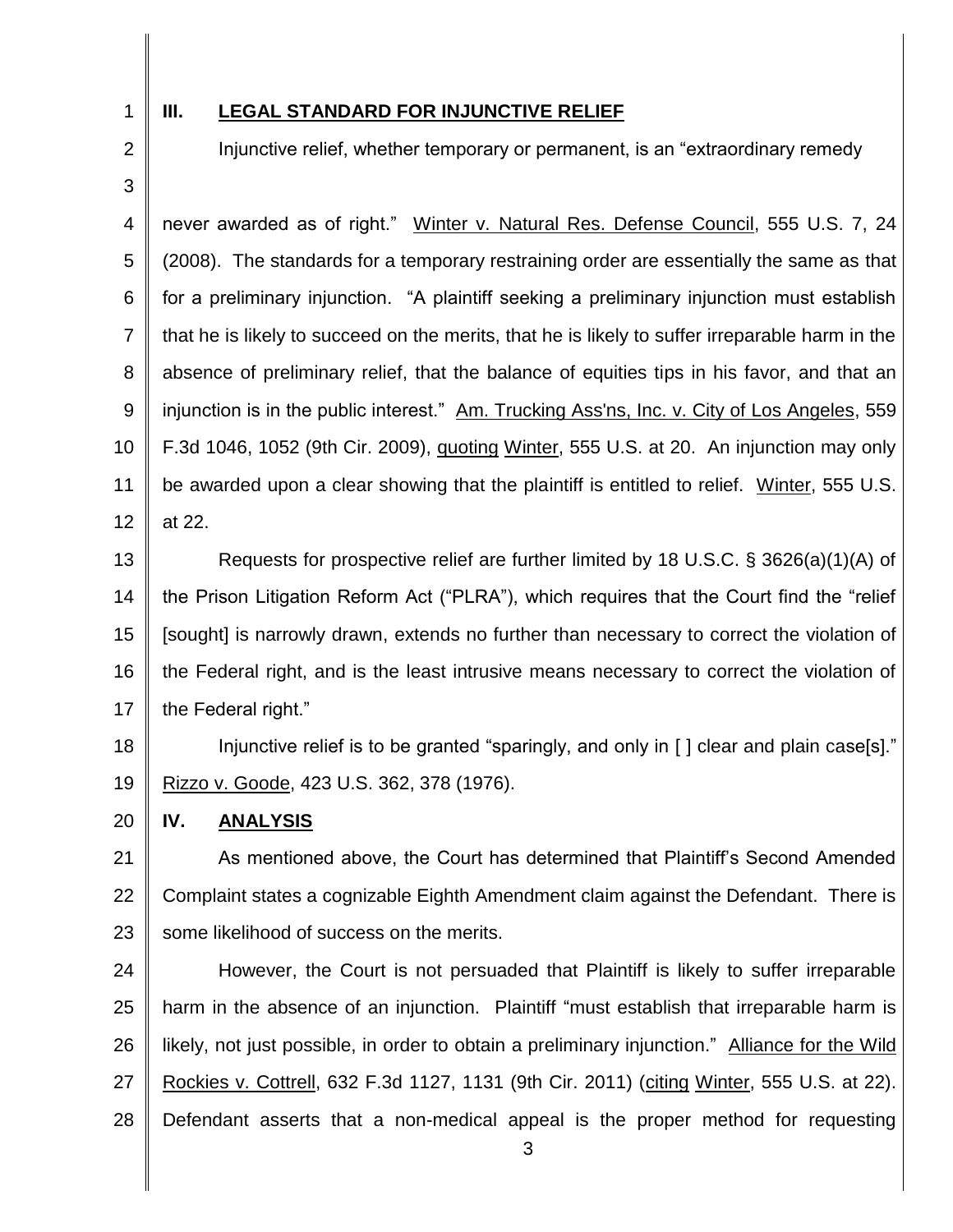1 2 3 4 5 6 7 8 thermal underwear and that Plaintiff has not filed such a request. Plaintiff replies that a medical appeal was acceptable the last time he sought thermal underwear. Plaintiff does not deny that he has not filed a non-medical request for thermal underwear. It appears that Plaintiff need only file a non-medical appeal for thermal underwear and it will be considered. Under the circumstances, injunctive relief is not "the least intrusive means necessary to correct the violation of the Federal right." 18 U.S.C. § 3626(a)(1)(A). Plaintiff, through the inmate appeal process, has a means to remedy the thermal underwear issue on his own.

9 10 11 12 Plaintiff has also failed to demonstrate that, absent an injunction, his current medication will cause irreparable harm. Plaintiff"s medication was reviewed October 18, 2013 and found by medical professionals to be sufficient. Plaintiff simply disagrees with the professional opinion.

13 14 15 Plaintiff does not address the balance of equities or the public interest components. His disagreement with the treatment decisions of the Defendant, without more, is not sufficient to establish these elements.

16 17 18 Injunctive relief is "an extraordinary remedy that may only be awarded upon a clear showing that the plaintiff is entitled to such relief." Winter, 555 U.S. at 22. Plaintiff has not clearly shown that he is entitled to injunctive relief.

19

## **V. CONCLUSION AND ORDER**

20 21 22 23 Plaintiff fails to provide facts which would enable the Court to find that he is in need of, and entitled to, injunctive relief. Accordingly, for the reasons stated above the Court RECOMMENDS that Plaintiff's motions for a preliminary injunction (ECF Nos. 21 and 25) be DENIED without prejudice.

24 25 26 27 28 This Findings and Recommendation is submitted to the assigned United States District Court Judge, pursuant to the provisions of 28 U.S.C. § 636(b)(1)(B) and Rule 72- 304 of the Local Rules of Practice for the United States District Court, Eastern District of California. Within fourteen (14) days after being served with a copy, any party may file written objections with the court and serve a copy on all parties. Such a document

4